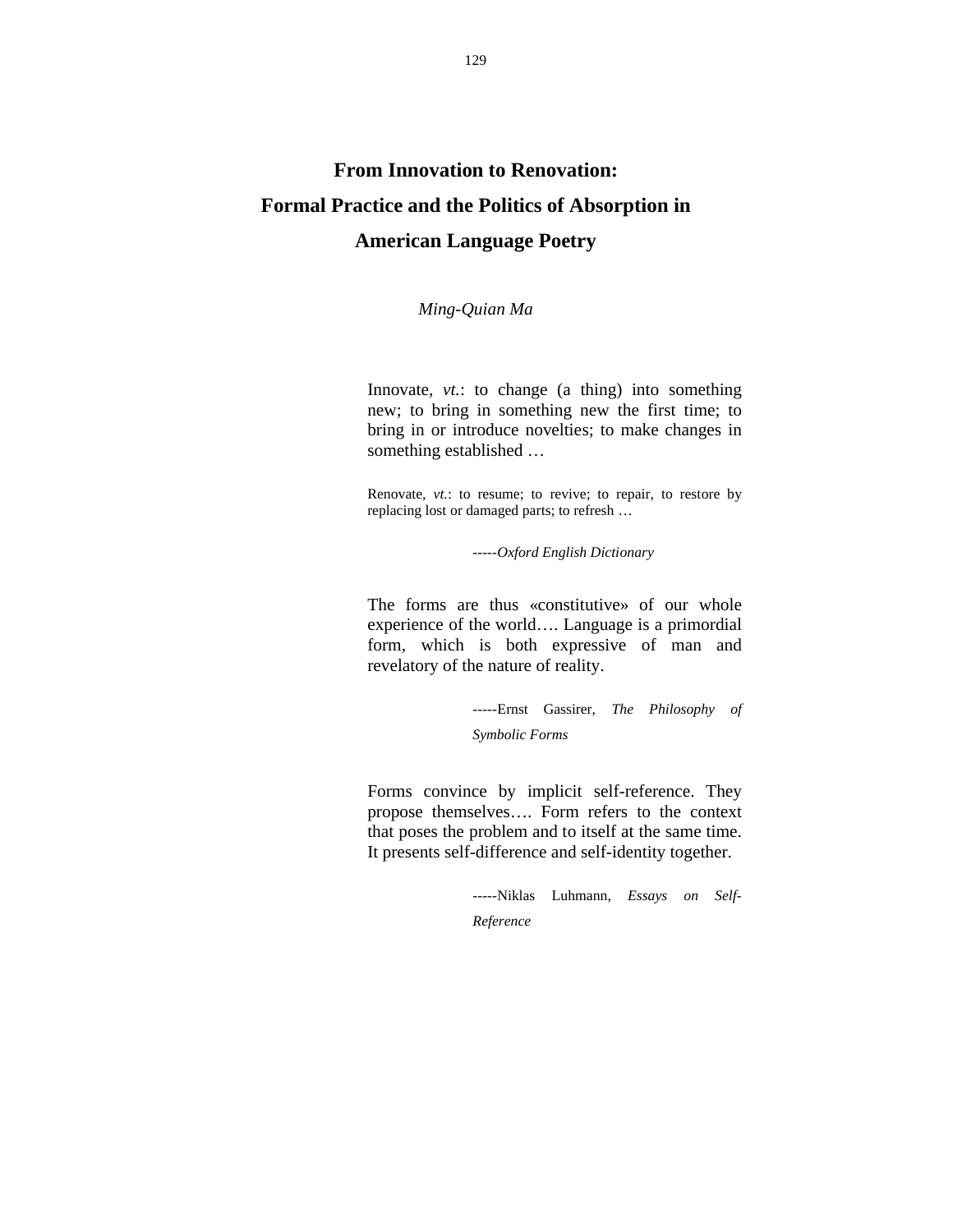**C**haracterized by Jerome McGann as a radical critique of culture and society «at those fundamental levels of consciousness industries: communication, writing, textual production»,<sup>1</sup> American Language poetry, arguably the most significant avant-garde poetry movement since the 1960s, foregrounds formally innovative writing practices that call into question language itself as the form constitutive of socio-political «capabilities and uses» on the one hand, and of the «cognitive» and «epistemological» paradigms on the other.<sup>2</sup> In its joined attempts to «[chart] worlds otherwise hidden or denied or, perhaps best of all, never before existing»,<sup>3</sup> and to investigate the «invention of 'realism'» as an «illusion of reality» in which the «appearance of the world» is conjured up through the «disappearance of the word».<sup>4</sup> Language poetry calls attention, from diverse critical perspectives, to «Not meaning per se but the conditions of meaning», as Bruce Andrews makes it clear, to the mechanisms of sense-making;<sup>5</sup> and it succeeds in actualizing this objective by a distinctively «formal» practice that stages what Lyn Hejinian calls the «incapacity of language to match the world».<sup>6</sup> The result is a dynamic plethora of writing practices that break away from all conventional rules governing, among others, «vocabulary, grammar, process, shape, syntax, program, or subject matter», $\frac{7}{7}$  thus presenting their aesthetic, socio-political, and philosophical gestures through a linguistic inaccessibility manifested in a language-textual opacity, illegibility, or outright unintelligibility.

That, however, was then. In recent decades, one has begun to hear talks and statements and to witness the publications of poetry works by Language poets with noticeable changes, evidenced, in particular, in an authorial re-positioning followed by corresponding formal-textual practices oriented more toward linguistic accessibility, showing, to various degrees of course, a vested interest in language transparency, legibility, and intelligibility. $8<sup>8</sup>$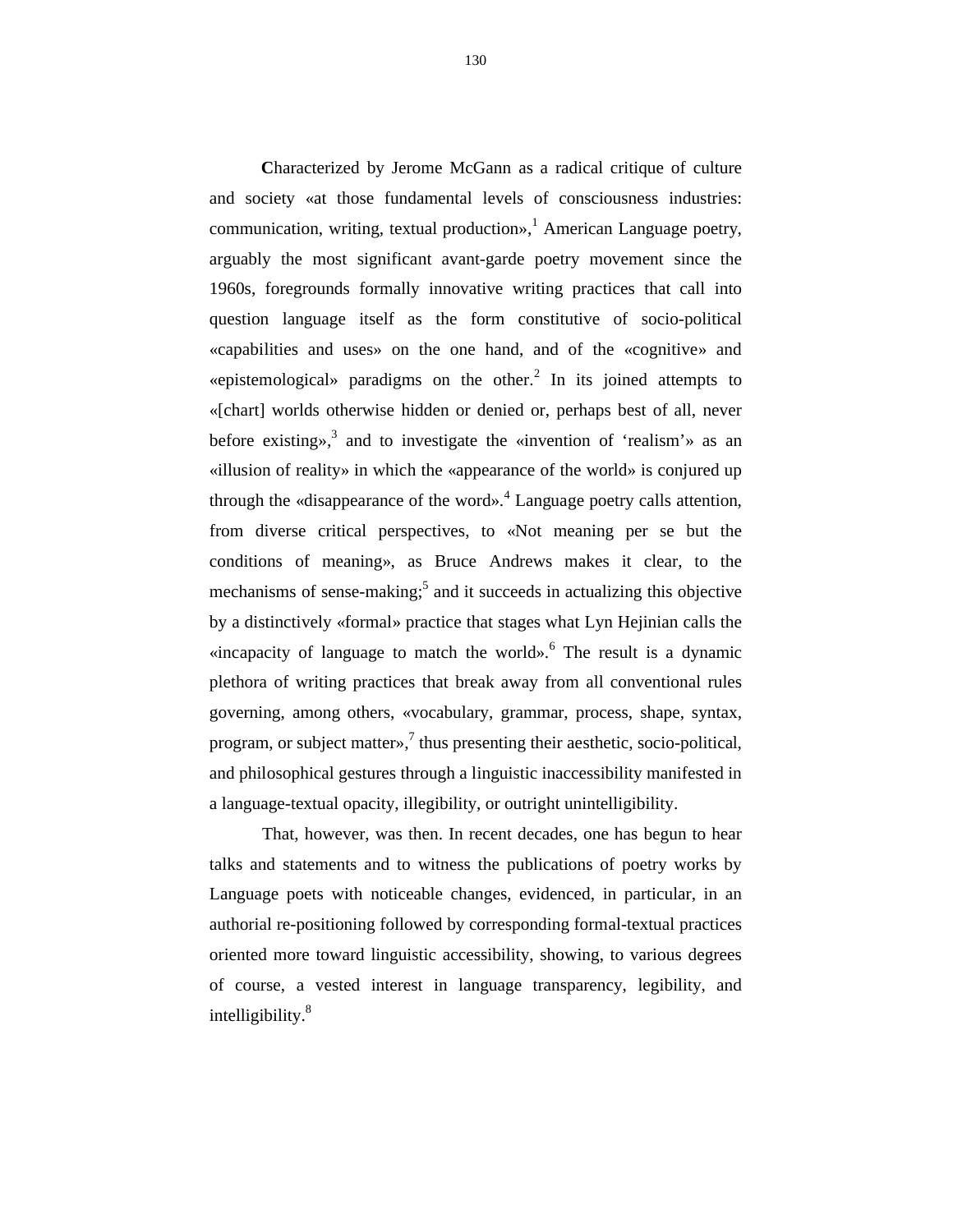Hence the question, especially from a conceptual perspective:  $9$  How to understand this shift from inaccessibility to relative accessibility in terms of poetic form and formal innovations? Or, «What is the meaning of this language practice», as Charles Bernstein himself asked back in 1986, «What value does it propagate; to what degree does it encourage an understanding, a visibility, of its own values or to what degree does it repress that awareness»?<sup>10</sup> The answer lies, it seems, in a paradox; it resides, that is, in none other than what is, perhaps, the most avant-garde purchase on the part of Language poetry.

Central to the overarching poetics of Language poetry is, as clearly signified by its seemingly redundant name, the concept of language itself. More importantly, it is language understood as the poetic form, which in turn is conceived as practice or activity. Poetry is, as Ron Silliman has stated explicitly, «the *philosophy of practice in language*»;<sup>11</sup> and in this sense, language, itself the poetic form, «is not a fixture but an activity», which is specified further by Hejinian as «formal».<sup>12</sup> Language-centered, formal innovations in Language poetry are thus the innovative practices in language, of language, and on language; language, that is, perceived as the constitutive medium in and through which human activities are constructed. It is precisely on this pivotal point, where the potential of a radical break-through is perhaps the strongest and most immanent, that the risky and alienating thrusts of innovation are retrograded into the safe and familiar rituals of renovation. And this regression can be seen as having resulted, at least in part, from a conceptual «frame lock»<sup>13</sup> from which the Language poets, rather paradoxically, do not seem to be able to free themselves.

 Regardless of the various perspectives from which it is approached, the concept of language and its formal innovations as such in Language poetry is predicated, in principle, upon three branches of thinking configured in tri-centric circles all sealed off to any conceivable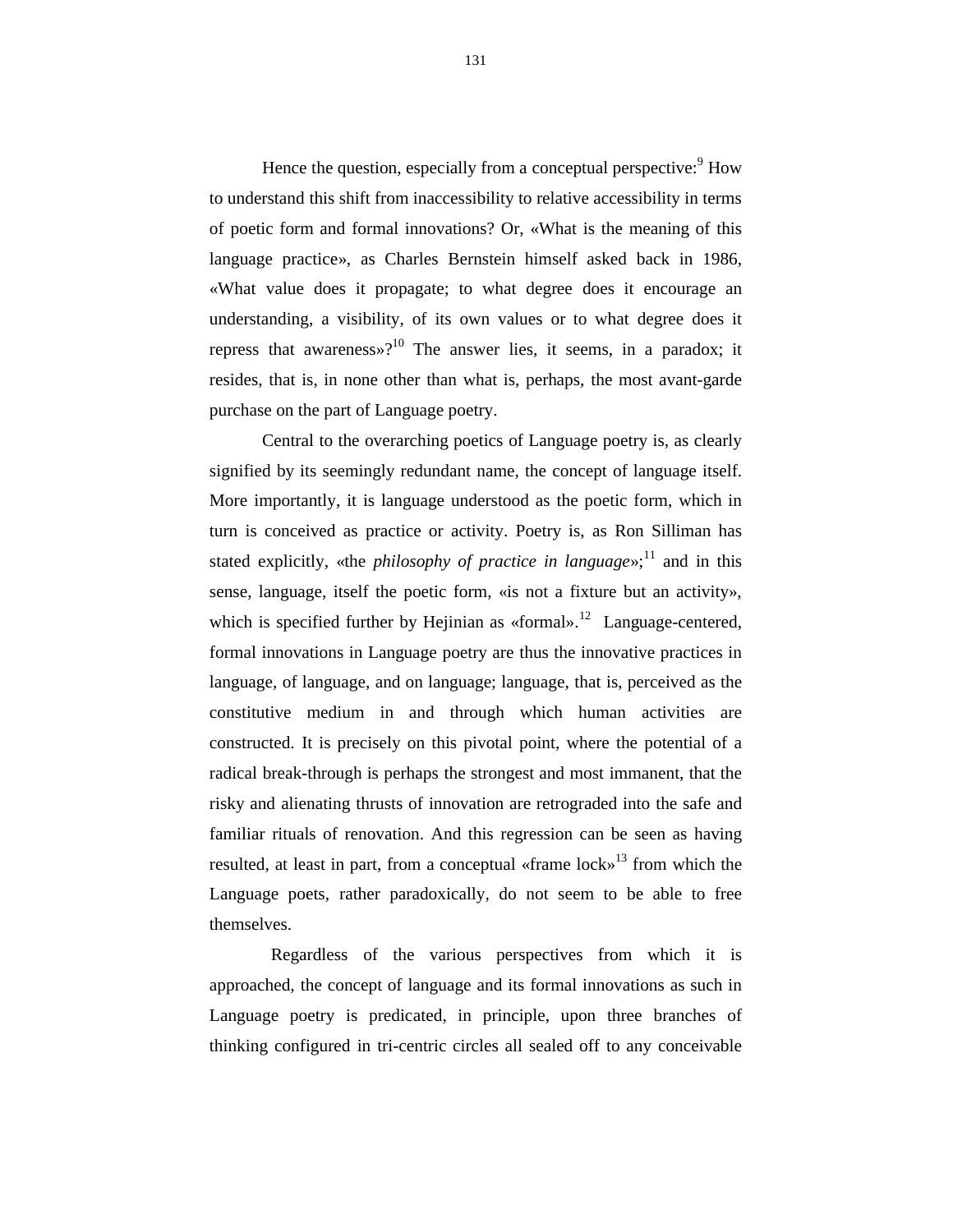exteriority.<sup>14</sup> On the very outside is Wittgenstein's ordinary language philosophy, and his theorem that «*The limits of my language* mean the limits of my world»,  $^{15}$  together with his concept of «language games», provides a formal grounding for meaning as generated in contextual use, in the «actions into which [language] is woven».<sup>16</sup> On the very inside is the formalist aesthetic, and its privileging of the poetic language orchestrates similar language games facilitated by its techniques of de-familiarization. In the middle and, in a sense, linking Wittgenstein's philosophy and the formalist aesthetics, is the systems theory of Niklas Luhmann who, through his further appropriation of George Spencer-Brown's theory of form, presents a gestalt account of form in terms of operation, theoretically as well as methodologically, in light of which, however schematically outlined below, the formal practices, the textual difficulties of all sorts, and the regression from innovation to renovation evidenced in Language poetry can be properly explained and critiqued.

The concept of form as practice or activity in Language poetry resonates, rather significantly, with Spencer-Brown's definition of form as an operation of «[drawing] a distinction» (or making an observation),  $17$  an operation that consists of the observer observing herself drawing the distinction, the drawing of distinction itself, and the simultaneous emergence of two «states» named respectively as the «marked» or «indicated» and the «unmarked» or «un-indicated» (*LF*, pp. 4-5). The function and purpose of this drawing a distinction, also referred to by N. Katherine Hayles as «[making] a cut»,<sup>18</sup> is to satisfy one's «Faustian longings» that takes the form of «The 'rage to know'».<sup>19</sup> It is «to tame the noise of the world by introducing a distinction, [….] a boundary between inside and outside» (MC, 137), between a marked or indicated state and an unmarked or un-indicated one, but with only the former emerged and recognized. Moreover, the marked state, as the space of taming the noise, is always the «space that has already been cut, a cut space that allows further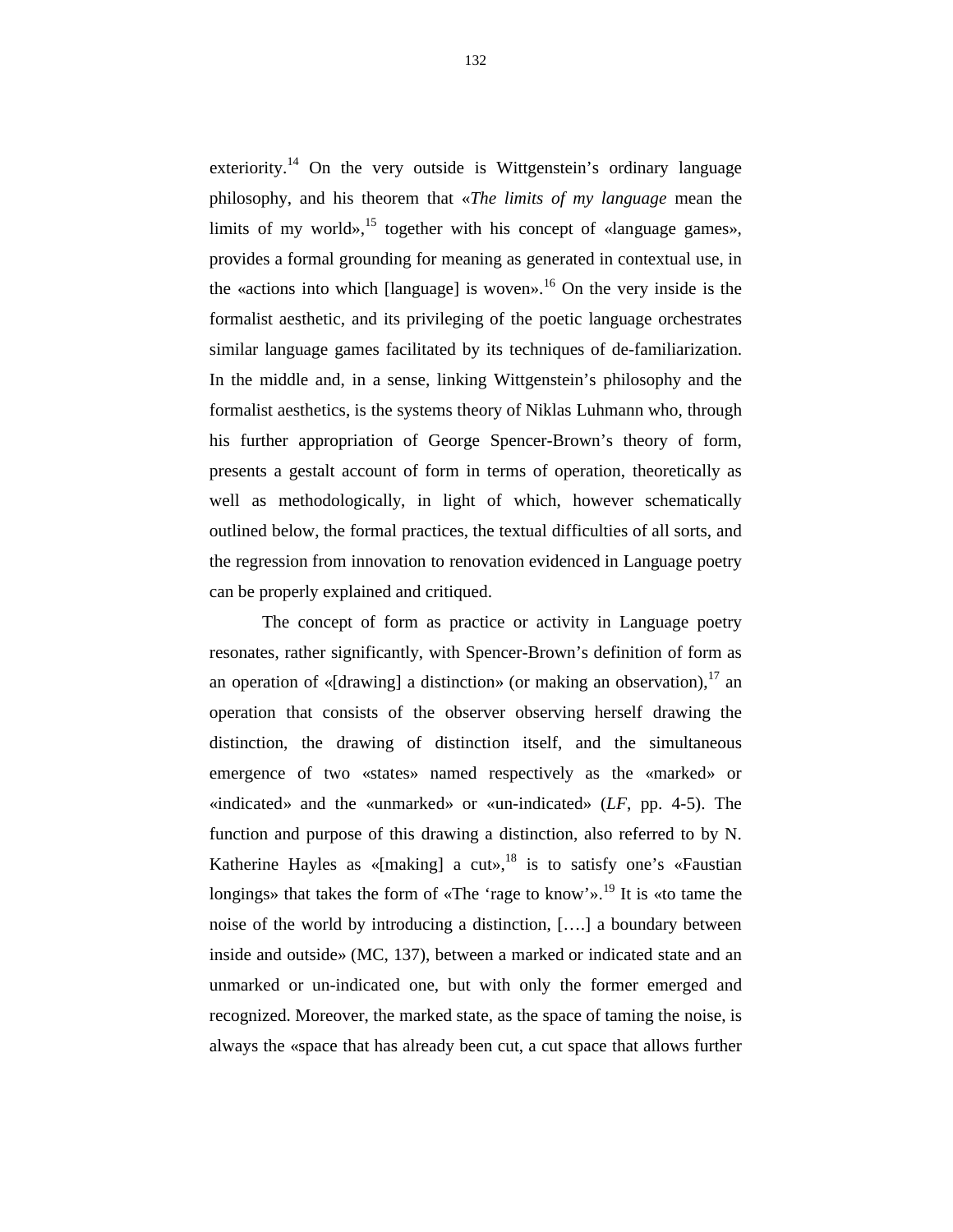cuts to be made»,<sup>20</sup> and hence the site where the observer, «By making a distinction», is able to «[reduce] the unfathomable complexity of undifferentiated reality into something she can understand» (MC, 160) with the help of site-specific networks of codes of signification and a built-in structure of self-reference, both readily available for constructive and reconstructive activities. It is thus the «space of constructions that are contingent on time and place, dependent on specific women and men making situated decisions, partly building on what has gone before and partly reaching out toward the new» (MC, 161). In other words, the operation of drawing a distinction is fundamentally asymmetrical in its execution in that it is always carried out on the side of the marked state. The unmarked state, on the other hand, unfolds a space in which «an undifferentiated complexity exists, impossible to comprehend in its noisy multifarious-ness» (MC, 137), thus embodying a «reality that remains unknown», as Luhmann puts it (TD, 128). More specifically, it stays «included, but as excluded» (TD, 87) in the scheme of the operation, functioning to provide a servitude of the negative that facilitates the dialectical manœuvre toward the positive, the marked and recognizable state.

As such, form, as the operation of drawing distinctions, pivots on a «blind spot» in its cognitive and epistemological functioning thanks to its own «operative unity» that «[guarantees] reality», whatever that reality might be (TD, 145). The blind spot in question refers to the phenomenon that the distinction drawn «cannot be observed» (TD, 145) because, by Spencer-Brown's account, drawing a distinction, indicating the marked side, and the person drawing the distinction or making the observation «are not only interchangeable, but, in the form, identical» (LF, 76). Stated differently, «the world marked or indicated by the first distinction is identical with the observers<sup>21</sup> and, as such, the formal operation of drawing a distinction «emerges simultaneously with the world» (TD, 145) already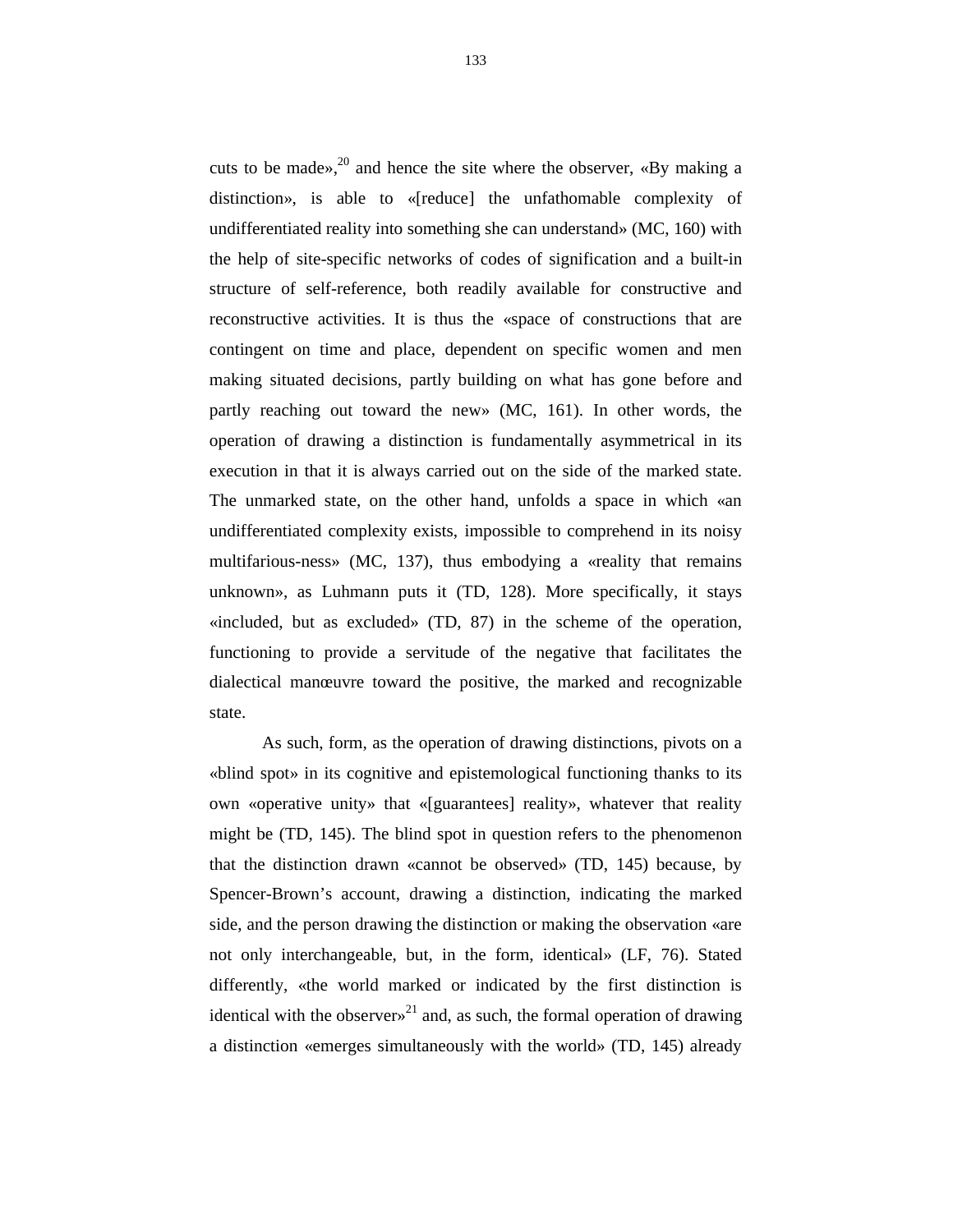marked and recognized. Hence Luhmann's famous theorem: «Reality is what one does not perceive when one perceives it» (TD, 145).

Such an operation is described in cybernetics and systems theory as the first-order observation, whereby the observer, by virtue of the blind spot, only «sees the world» --- i.e. the marked state---but «does not see the difference between the unmarked and the marked world» (SRL, 31). In order to observe the first-order observation, and in order to see the observer in the world observing the world, a second-order observation has to be carried out by introducing another distinction, a second observer, with her own blind spot; hence a «infinite regress», and a continuing production and unfolding of a paradox in that «The world observed is always the world in form» (SRL, 30, 32, 33). This introduction of a second-order observation, or a second distinction, is called the «re-entry (of the form) into the form» (LF, 69).

If Spencer-Brown and Luhmann have thus provided a theoretical and methodological blueprint of the conventional use of language as a formally recursive operation whereby to construct the world, they have also beckoned, albeit inadvertently perhaps, to certain openness in its operational closure.<sup>22</sup> Hayles, for one, has argued that one such «trapdoor» in Luhmann's theory is his introduction of an agency --- i.e., the observer -- -and her «reflexivity» into the system «at a foundational moment» (MC, 160, 157). The significance of such an agency is manifested, as Roberts contends, in her capability of a «*self*-observation», which, still functioning as second-order observation, nevertheless «operates by means of the distinction between self-reference and external reference» (SRL, 30). In addition, «The self-reference of self-observation (as opposed to the selfreference observed by a second observer)» is called «self-reflection», Roberts clarifies further, «since it involves the difference between observation of observation from outside and self-observation from inside» (SRL, 30). As such, self-observation presents the observer's critical faculty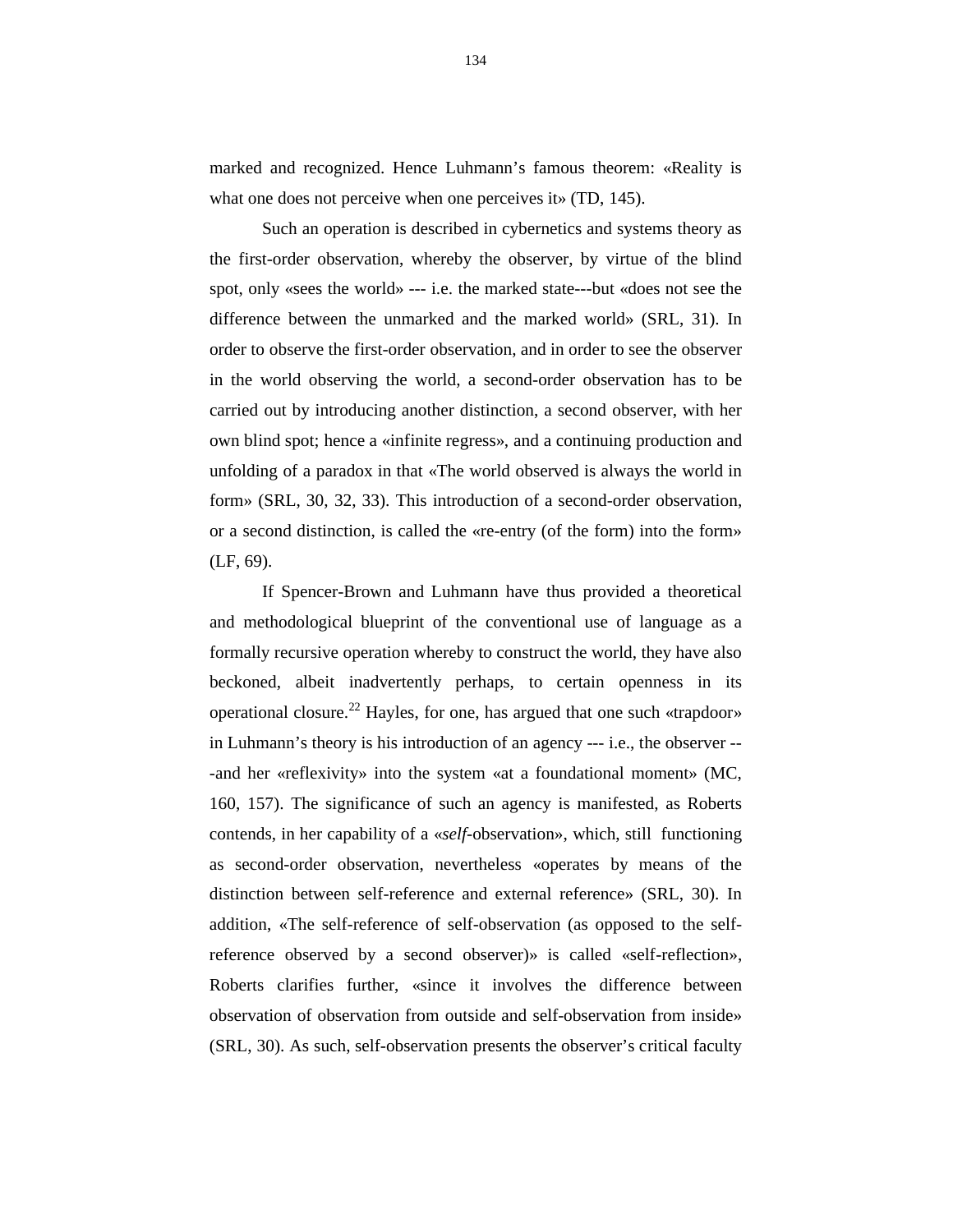directed both to herself and to the world, articulating her critical awareness of the blind spot at work, whereby the infinite regress of observations can be «halted» or «contained» (SRL, 30). Furthermore, it enables the observer to make choices. Having drawn the distinction, for instance, the observer can either «call» the distinction, as Dirk Baecker puts it, whereby to «confirm its value» and recognize the marked state as the site of reconstructions, or «cross» or «cancel» the distinction, whereby to look into the unmarked state, which ends up «with empty hands», $^{23}$  as the unmarked state articulates «a value that the terms involved (in the marked state) did not yet have». $24$ 

That said, the question regarding Language poetry's retreat from innovation to renovation needs to be reformulated more concretely: To what extent is Language poetry, itself a conscious avant-garde movement, whose critical objective is frame-locked in its own contemporaneity, able and willing to revolt against the marked state in its practices? Or, to what extent are Language poets, given their critical engagements with language, are able and willing to entertain the question «What *is* language when it is no longer in the service of meaning»?<sup>25</sup> The answer seems to be anything but positive.

An interesting case in point is Charles Bernstein, perhaps the most articulate theorist of Language poetry and its poetics, whose work can be seen as having followed a three-phrase trajectory of language practice from innovation to renovation and finally to the standardization of language.<sup>26</sup> Bernstein establishes his poetic position of innovation early in the 1980s with his critical insight formulated as «language control = thought control = reality control», which, he argues, «must be de-centered» and «taken out of the service of the capitalist project» (CD, 60). To do so, he identifies and proposes a different practice of language in his reading of Zukofsky. «Rather than making the language as transparent as possible», he states explicitly, «the movement is toward opacity / denseness---visibility of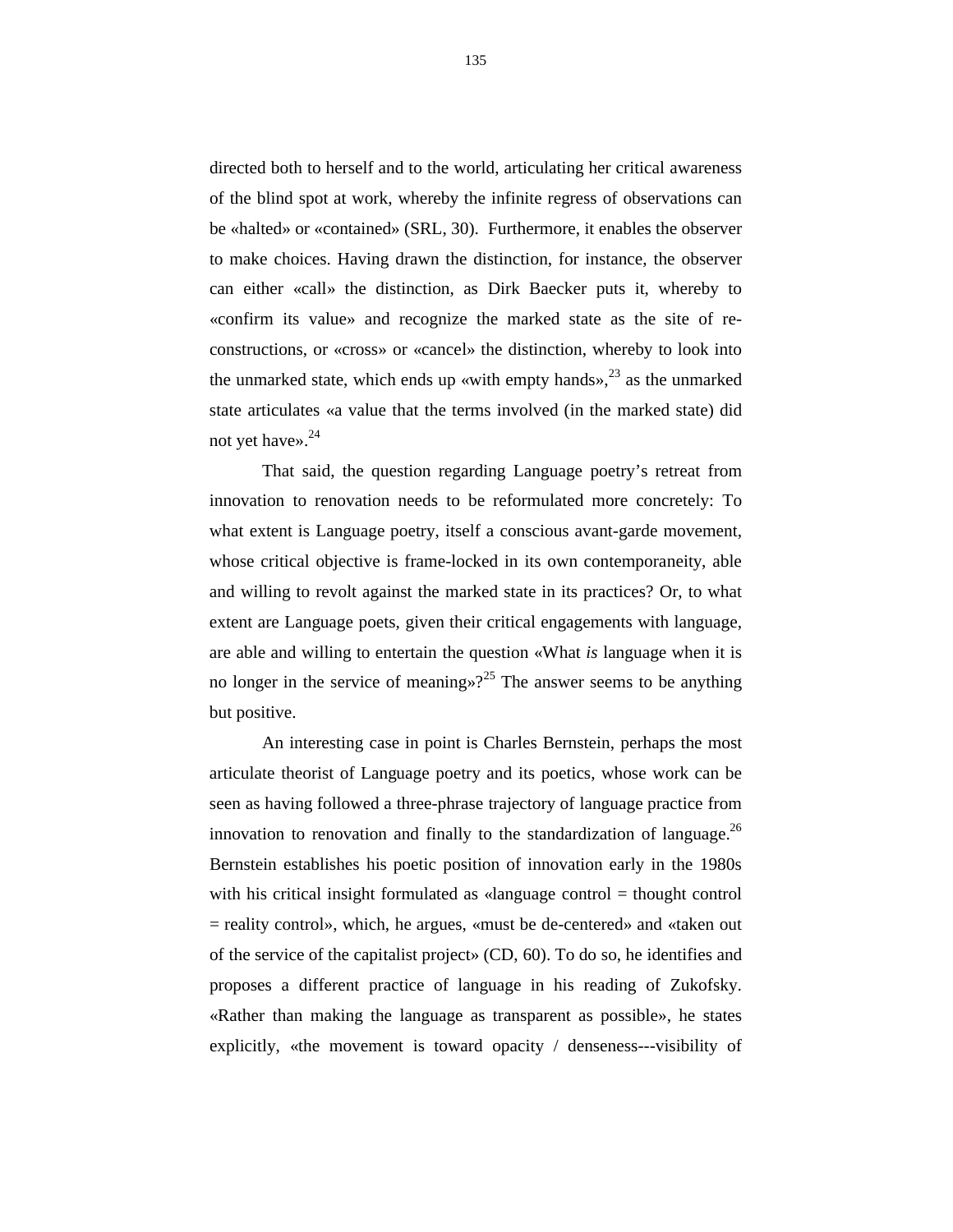language through the making translucent of the medium» (CD, 70). And he pursues the same approach in his own poetry writing. Published in 1983, the title poem in his *Islets/Irritations*, for instance, begins the book as follows:

| to proper to                                       |                     |                  |                                          |      | behindless weight in a rotating |  |
|----------------------------------------------------|---------------------|------------------|------------------------------------------|------|---------------------------------|--|
| rectilinear                                        |                     |                  | our plated, <i>embosserie</i> des petits |      |                                 |  |
| cochons                                            |                     |                  |                                          |      |                                 |  |
| pliant feint                                       |                     | insensate, round | bands                                    | of   |                                 |  |
| immense                                            |                     |                  |                                          |      |                                 |  |
| release                                            | fell, a crudity     |                  | form                                     | - of | the                             |  |
| assignment-                                        |                     |                  |                                          |      |                                 |  |
|                                                    | increase by venture |                  | populace animated by                     |      |                                 |  |
| appeal                                             |                     |                  |                                          |      |                                 |  |
| to which ends, almonds, lacquered unguents         |                     |                  |                                          |      |                                 |  |
| embrasure                                          |                     |                  |                                          |      |                                 |  |
| matter articulate as trails                        |                     |                  | percolated, pertinent                    |      |                                 |  |
| beak in otherwise pleasant<br>graceless simulation |                     |                  |                                          |      |                                 |  |
| up                                                 |                     |                  |                                          |      |                                 |  |
| 27                                                 |                     |                  |                                          |      |                                 |  |

A textual and physical embodiment of an innovative formal practice in language, of language, and on language, the above poetry excerpt demonstrates what Bernstein calls the «anti-habitual ordering» of language (*CD*, p. 71). «Any given presentation of order, realization of measure, suggests a world view», he explains, «In the act of writing, order and structure become integrated into the 'text,' into the experiential realm, where they exist as a part of that totality» (CD, 76). In this sense, Bernstein's anti-habitual use of language stages a second-order observation carried out in an operation of drawing a distinction on the standardized use of language and of its properties of instrumentalities. It signifies a conscious choice, assisted by self-observation and self-reflection, whereby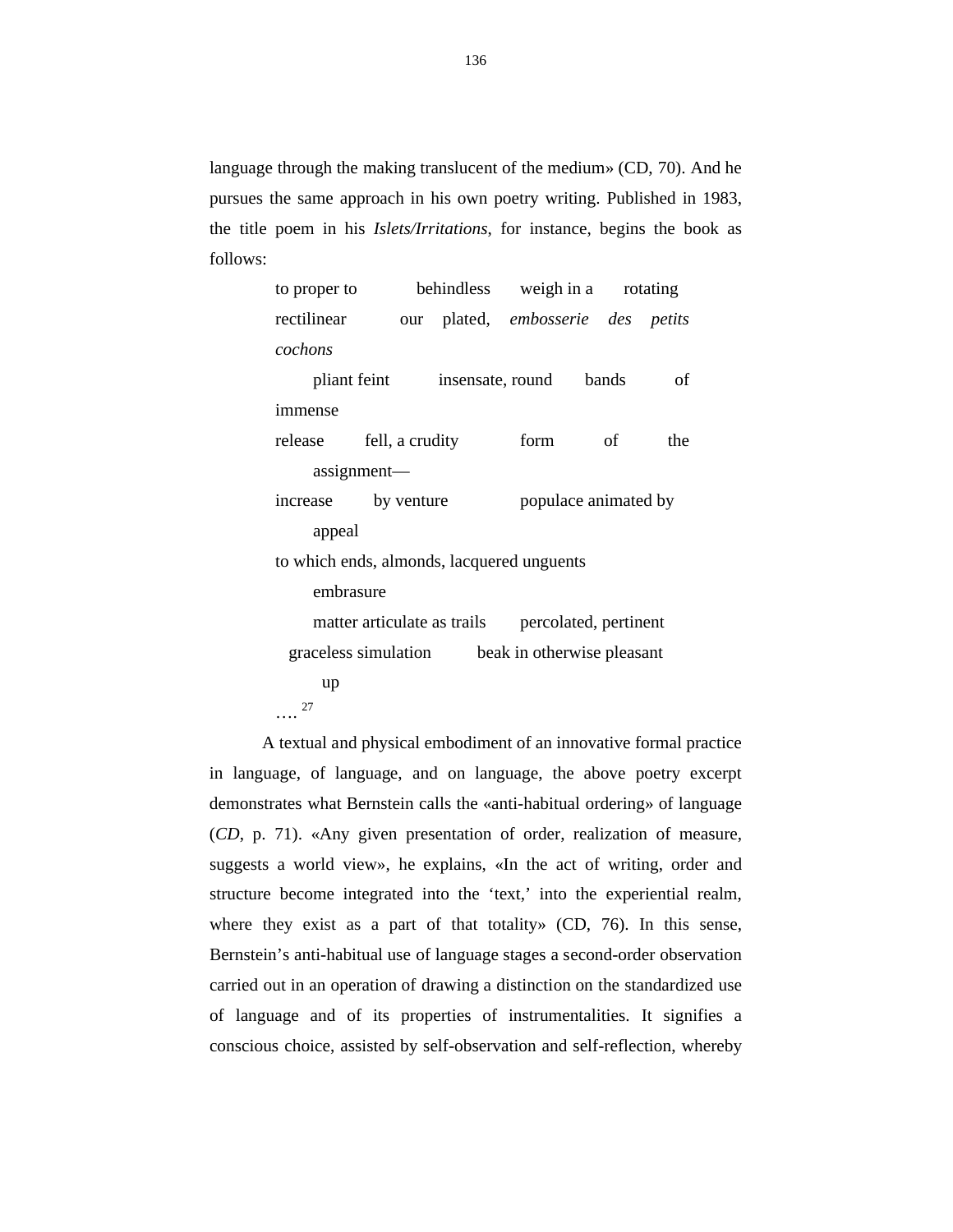the poet crosses the distinction rather than calls it; and by making language opaque and unintelligible, he ushers in a different world, bringing into visibility the unmarked state, a state where, as Luhmann would argue, «nothing has happened» (TD, 102). That is to say that the experiential realm of the unmarked state materialized in such a language practice exhibits, both literally and artistically, things that are «in advance of our capacity to received it» (CFMAAT, 232). In addition, it insists on its own avant-garde status of the unmarked state with its characteristic unintelligibility by issuing a warning against any attempted interpretations, a waning best stated, perhaps, by Theodor Adorno when he thus writes:

> Essential to such a text is the shock with which it forcibly interrupts communication. The harsh light of unintelligibility that such a work turns toward the reader renders the usual intelligibility suspect as being shallow, habitual, reified…. To translate what appears alien in qualitatively [avant-garde] works into current concepts and contexts is something of a betrayal of the works themselves. $28$

But the 1990s begins to witness some fundamental shift of Bernstein's avant-garde position. In the feature essay titled «Artifice of Absorption», which is collected in his *A Poetics* and published by Harvard University Press in 1992, he addresses, in a rather self-conscious fashion, the issues of «absorption» and «anti-absorption», with the latter also referred to as «impermeability», and the relations between them in reading and writing.<sup>29</sup> With a rather masterful comprehensiveness, he thus defines these two terms as follows:

> By *absorption* I mean engrossing, engulfing completely, engaging, arresting attention, reverie, attention intensification, rhapsodic, spellbinding, mesmerizing,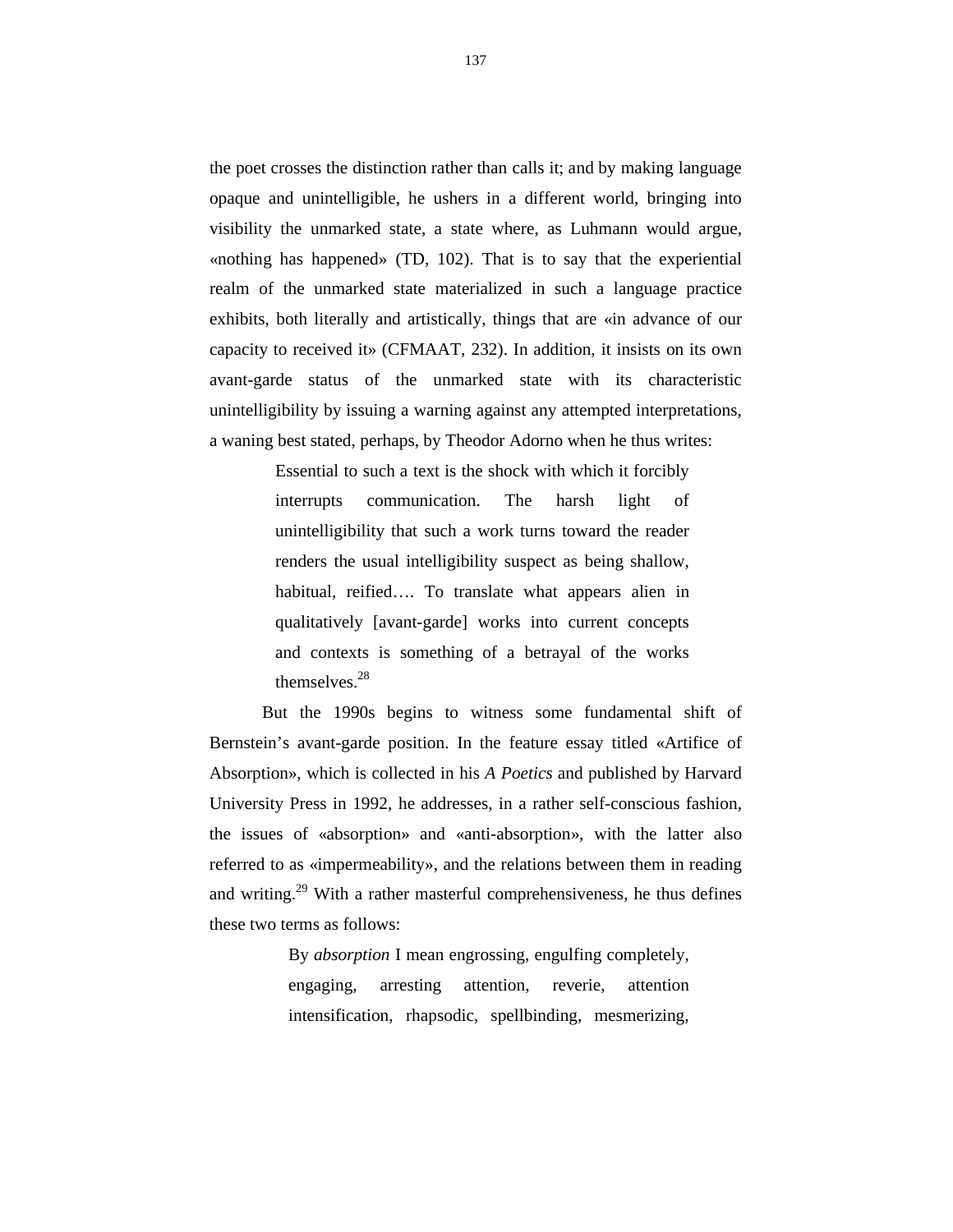hypnotic, total, riveting, enthralling: belief, conviction, silence.

*Impermeability* suggests artifice, boredom, exaggeration, attention scattering, distraction, digression, interruptive, transgressive, undecorous, anti-conventional, unintegrated, fractured, fragmented, fanciful, ornately stylized, rococo, baroque, structural, mannered, fanciful, ironic, iconic, schtick, camp, diffuse, decorative, repellent, inchoate, programmatic, didactic, theatrical, background muzak, amusing: skepticism, doubt, noise, resistance. (AP, 29-30)

 More importantly, Bernstein makes explicit two issues at heart of his theory of poetics insofar as the practices of the artifices of absorption and anti-absorption are concerned. First, he acknowledges candidly that the idea of artifice of absorption and anti-absorption is nothing new, and that, in fact, it has been very much the essential strategy of any types of composition as one knows it. With examples ranging from Jerome McGann, William Wordsworth, Edgar Alan Poe, Emily Dickinson, to mention only a few, he admits that «Absorption and anti-absorption are both present / in any method of reading or writing, although / one or the other may be more obtrusive or evasive» (AP, 22). Secondly, he shows a changed position regarding poetry and poetic writing practices from «*aversion of conformity* » (AP, 1) to alliance with conformity, which, as Bernstein himself has made it clear, foregrounds as well as facilitates absorption. «As in much of my own work», he thus admits, «antiabsorptive / techniques are used toward / absorptive ends».

Bernstein's privileging of poetic absorption in these terms is grounded in one issue, which is his inability to understand language dispensed with meaning, or his unwillingness to accept language when it is no longer in the service of meaning. His preoccupation with meaning is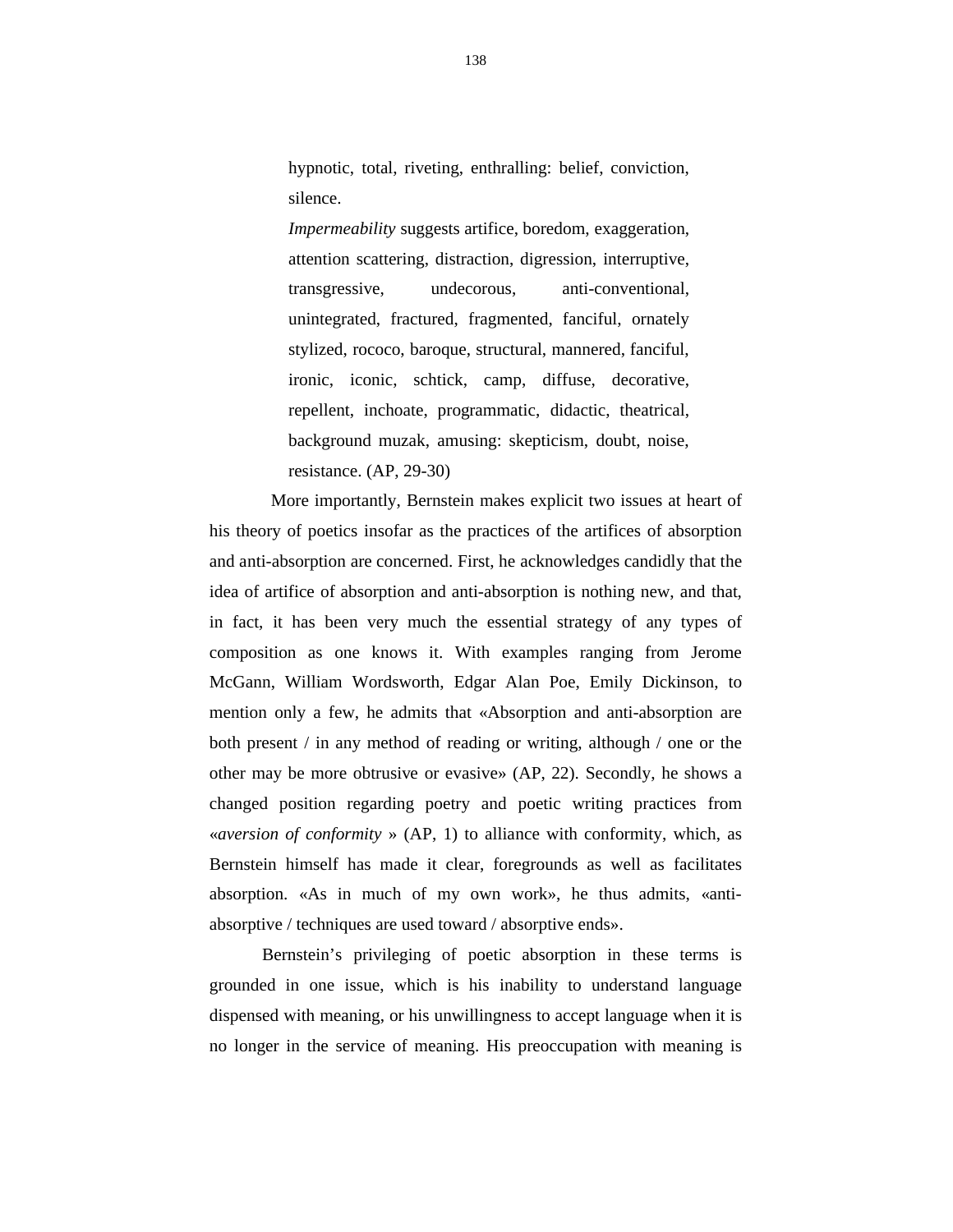emphatically stated, for instance, in his contrast on this issue between Derrida and Wittgenstein, the difference between whom he considers as «fundamentally irreconcilable»:

> What Derrida ends up transforming to house of cards-- shimmering traces of life insubstantial as elusive--- Wittgenstein locates as *meaning*, with the full range of intention, responsibility, coherence, and possibility for revolt against or madness without. In Wittgenstein's accounting, one is not left sealed off from the world with only 'markings' to 'decipher' but rather *located* in a world with meanings to *respond to*. (CD, 181)

With his poetics thus «neutralized»,  $30$  Bernstein's poetry enters then the second phase, which is the phase of renovation; and his poem «The Lives of the Toll Takers», which is collected in *Dark City* and published in 1994, presents itself as an example. Take the first page of the poem:

> There appears to be a receiver off the hook. Not that you care.

Besides the gloves resided a hat and two prinky rings, for which no finger was ever found. Largesse with no release became, after

not too long, atrophied, incendiary,

stupefying. Difference or

*differance:* it's

the distinction between hauling junk and

removing rubbish, while

I, needless not to say, take

out the garbage

 $(pragmatism)^{31}$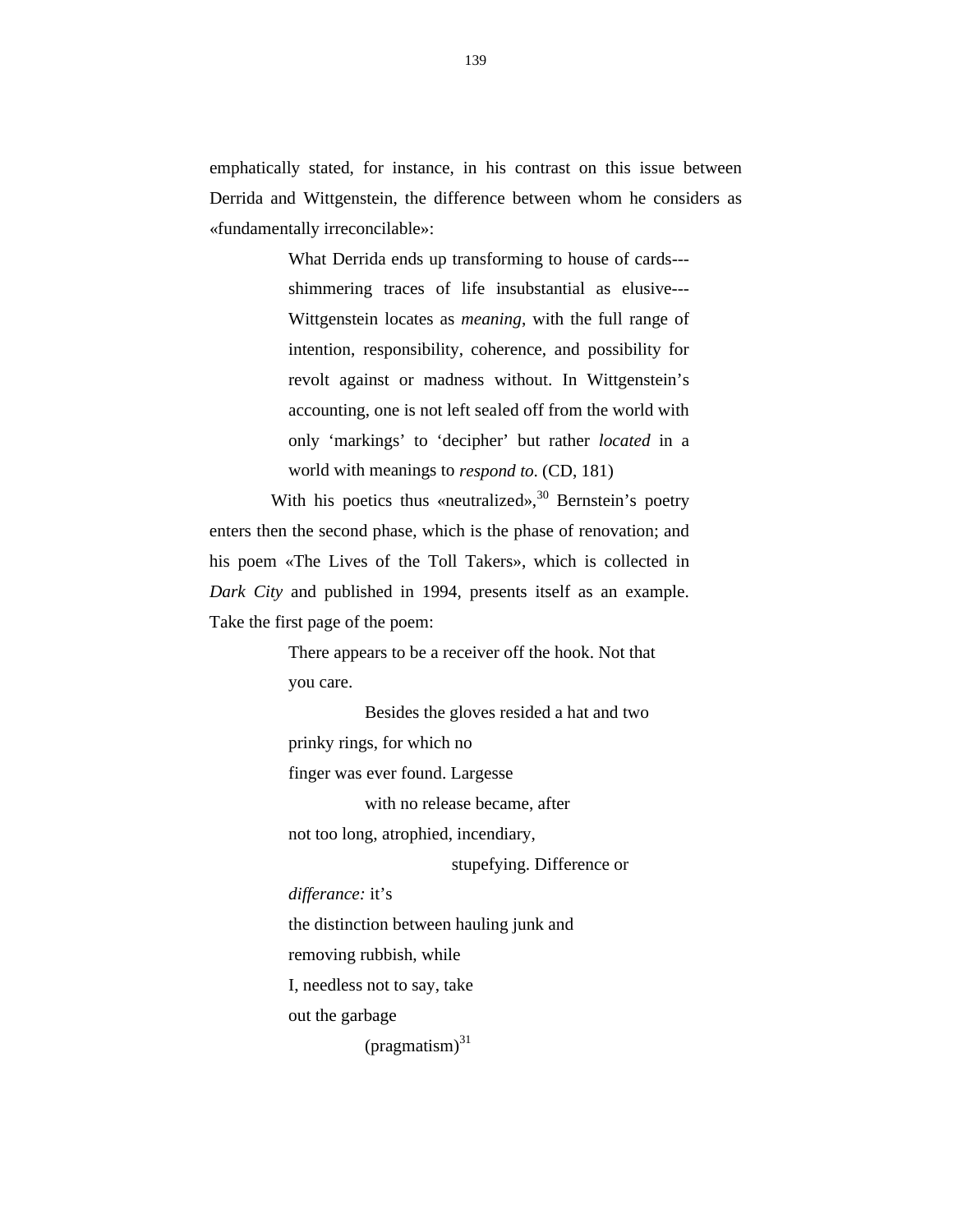What is presented on the first page of the poem is a collage of diverse pieces of information. However fragmented, these pieces of information are not only absorptive but also absorbable because they are familiar as everyday («a receiver off the hook. Not that / you care», etc.), cultural («beside the gloves… a hat and two / prinky rings», etc.), and intellectual («Difference or / *differance*», «(pragmatism)», etc.) phenomena. From time to time, there indeed also appear what could be considered as anti-absorptive language strategies, which function, indeed, only to further enhance the textual absorbability. The exaggerated use of the verb «resides» to describe the location of the «hat and the two / prinky rings», for instance, pokes fun at what seems to be the solemn formality of certain social decorum, the stylized sarcasm of the distinction between «Difference» and «*differance*» voices a popular disdain for Derrida and his theory of deconstruction, whereas the playful spin of the cliché «needless to say» as «needless not to say» puts a smile on one's face as the result of a shared culture of humor. As anti-absorptive as it may seem, this excerpt of the poem nevertheless provides discernible semantic threads and graspable syntactical units sufficient enough for an absorptive reading of it as a clever commentary on contemporary culture.

From this perspective, the poem represents the instantaneous emergence of the marked state as the result of the poet's asymmetrical formal operation of drawing a distinction in language, of language, and on language. It delineates a familiar realm into which the poet has re-entered by accepting and conforming to its values, unfolding a space of construction where, as Katherine Hayles has pointed out earlier, «what has gone before» offers itself as the building material for practices of renovation by inviting various reconstructive operations that are contingent on one's time and needs, dependent on specific women and men making situated decisions, and predicated upon the established codes of signification, on the existing mechanisms of taming the noise. Written now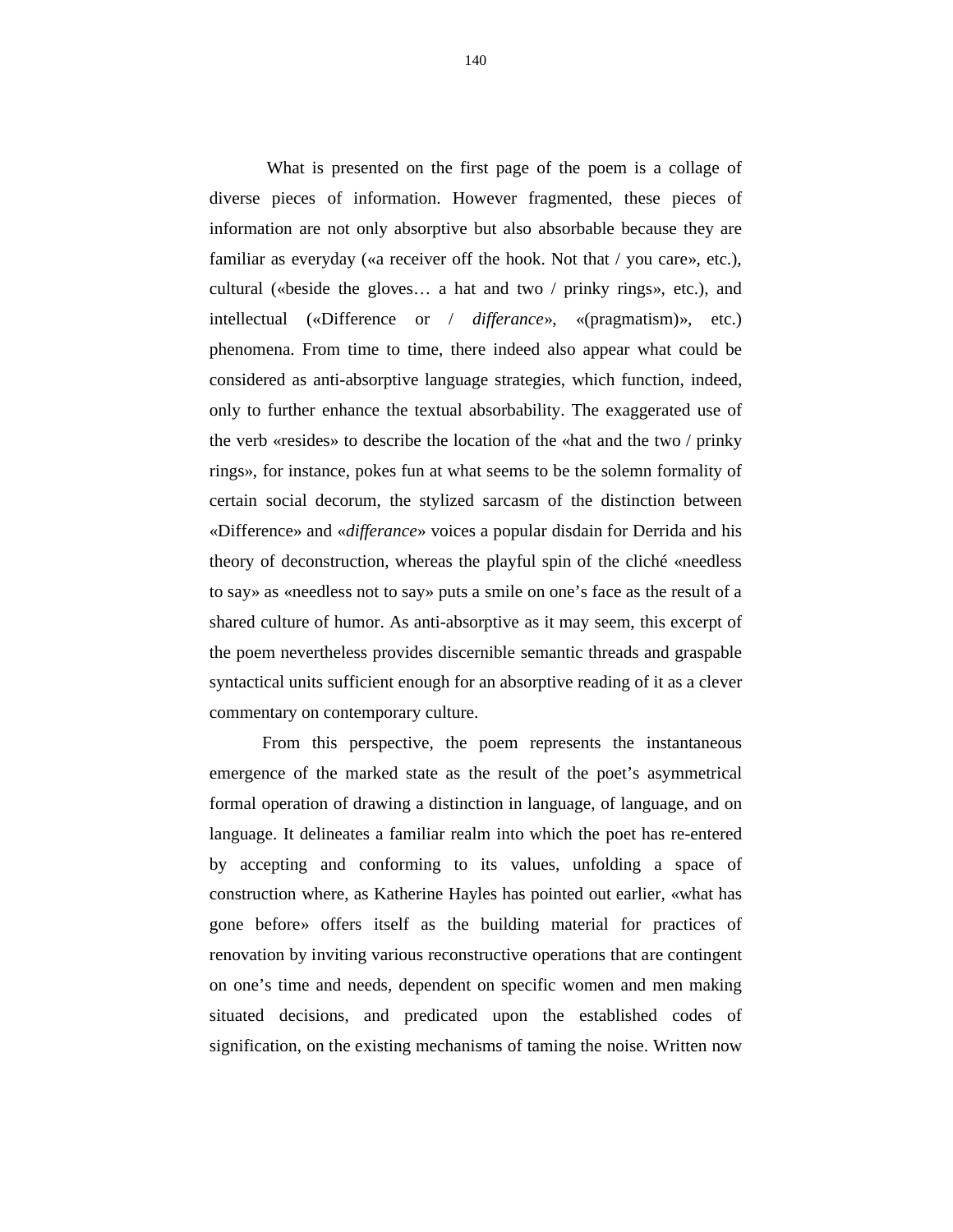not «on some outermost brink» but «at the center of a cheering mob», as John Ashbery puts it in his description of the contemporary avant-garde artists, Bernstein's work in this phase becomes highly ironic, as its innovative postures belie renovating practices, practices in which «it is safest to experiment».<sup>32</sup>

The third phase in Bernstein's poetry writing in the 2000s is characterized, to a considerably degree, by an increasing poetic practice in the realm of standardized use of language, one that he vehemently critiqued in the first phase of his writing. In his most recent poetry book *Girly Man* published by the University of Chicago Press, for instance, one finds poem after poem of straightforward narratives, the primary poetic intention of which is to showcase a wide range of tonal and emotive expressivity, and the language of which is journalistically transparent. Take the poem titled «Today Is the Next Day of the Rest of Your Life». A personal and emotional response to a contemporary event, it is composed entirely in plain and descriptive language:

> all of a sudden tonight the smell of burning plastic pervades our apartment, making eyes smart. is it something in the building? no, a neighbor explains, that's the smell coming from downtown.<sup>33</sup>

In a similarly fashion, the poem «Thank You for Saying Thank You» takes a step further, presenting itself almost as a parody of the poet's own early avant-garde endeavors, making a mockery of anyone who would even try to imagine any avant-garde implications embedded in it:

> This is a totally accessible poem. There is nothing in this poem that is in any way difficult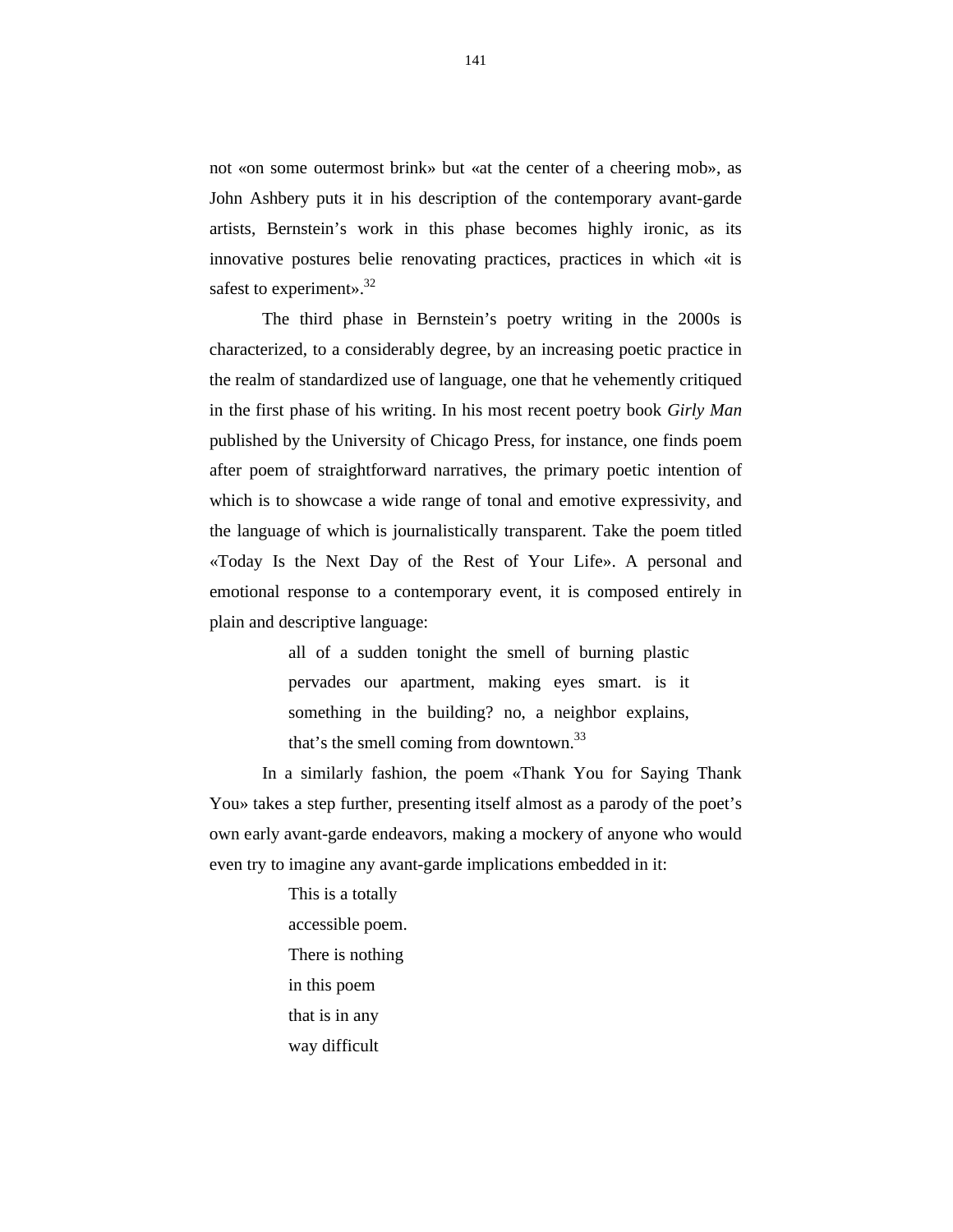to understand. All the words are simple & to the point. There are no new concepts, no theories, no ideas to confuse you…. (GM, 7)

In light of a critical survey of American Language poetry four decades after its inception, one finds in it a classical avant-garde movement. Its typical evolutionary trajectory from innovation to renovation in its writing practices is accompanied by a change from the combative to the cooperative in attitude, from the deconstructive to the (re)constructive in intention, from the theoretical and philosophical to the cultural in objective, from the critical to the hermeneutical in methodology, and from content to style in manifestation. As any other avant-garde movements before it, it is inevitable that American Language poetry, as nothing more than «the leading edge of the mainstream»,  $34$  has, by its own logic, to retreat to the center of the cheering crowd.

As a poetry movement, Language poetry now enjoys an indisputable success in every way; but to the extent that it is an avant-garde movement, «Nothing fails like success».<sup>35</sup>

## NOTES:

 $\overline{a}$ 

<sup>1</sup> Jerome McGann, «Language Writing», *London Review of Books*, 9:18 (15 October 1987), 6-8.

<sup>2</sup> Bruce Andrews. *Paradise and Method* (Evanston, IL: Northwestern University Press, 1996), 47, 38.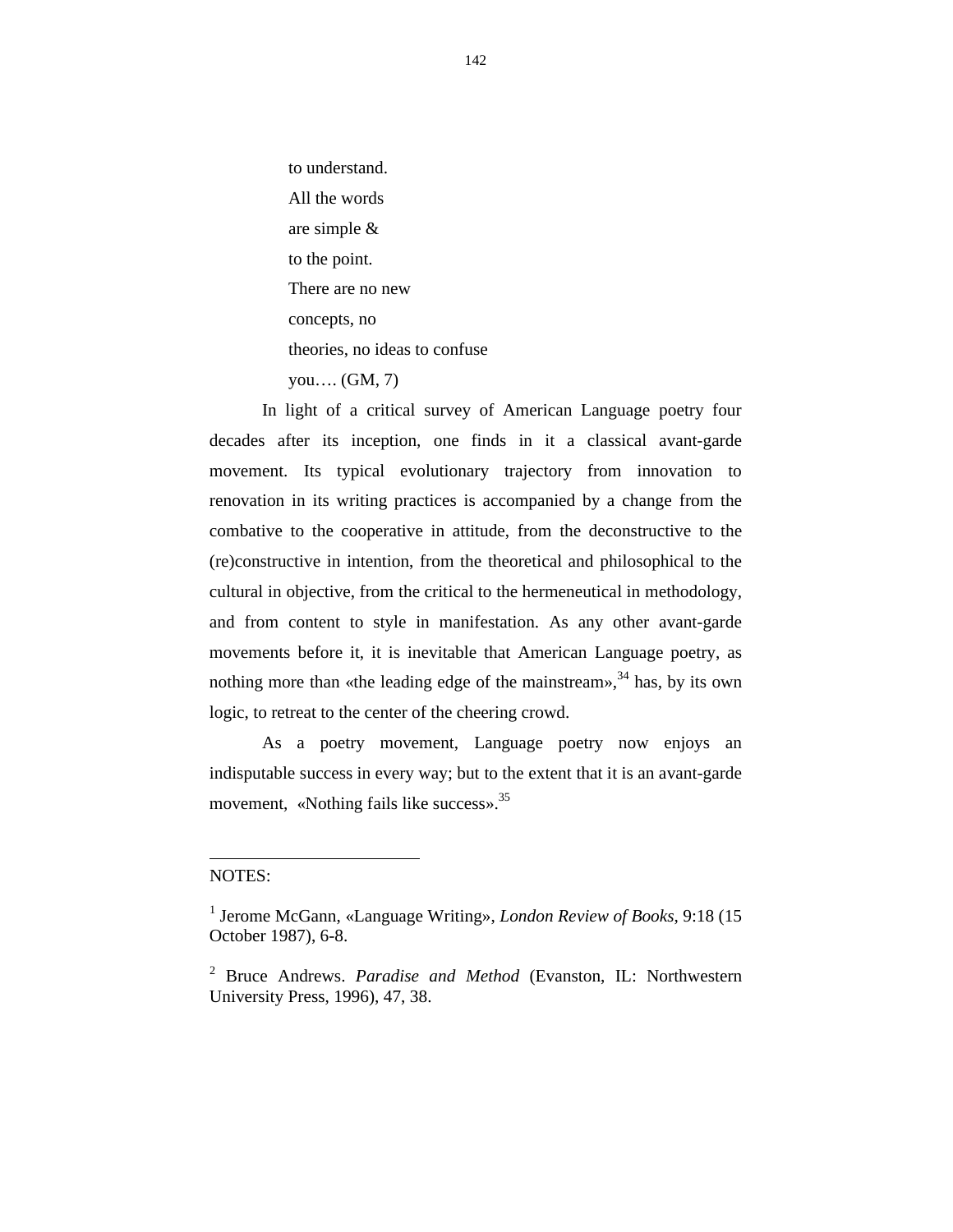<sup>3</sup> Charles Bernstein. *A Poetics* (Cambridge, MA: Harvard University Press, 1992), 1.

<sup>4</sup> Ron Silliman. *The New Sentence* (New York, NY: Roof Books, 2003), 7, 10.

 $<sup>5</sup>$  Andrews, 52.</sup>

 $\overline{a}$ 

<sup>6</sup> Lyn Hejinian. *The Language of Inquiry* (Berkeley, CA: University of California Press, 2000), 56.

<sup>7</sup> Bruce Andrews and Charles Bernstein eds. *The L=A=N=G=U=A=G=E Book* (Carbondale and Edwardsville: Southern Illinois University Press, 1984), ix.

<sup>8</sup> The phenomenon of backing-off by some Language poets from their initial claims, be they socio-political or ideological, was observed and vocalized as early as, if not earlier than, 1996. While it generated heated debates among poets at «Assembling Alternatives: An International Poetry Conference and Festival» hosted by the University of New Hampshire in 1996, for instance, it has since then been embraced and appropriated with increasing enthusiasm by the mainstream. A more recent example is the 2007 Modern Language Association Annual Convention. In a panel on poetic form, one panelist explicitly welcomed such backing-off, arguing to the effect that it was fine if those poets held onto the claims they made, but even better if they did not. The rationale behind such a position is a temporal one. More specifically, it is a belief in the present, a privilege of a «now» moment, in the sense that less language-oriented poetry presents more possibilities for (re)constructive performances that can be individualized in one's immediate context.

<sup>9</sup> The critical discourse on avant-garde and its fated socio-historical evolution is by now both rich and extensive, to which Language poetry turns out to be just another all too familiar example. While it certainly is a book project to synthesize all the specificities that have determined the conditions of the evolutionary trajectory of Language poetry (biographical backgrounds, sub-cultural formations, intellectual ambience, academic interventions, institutional impacts, career aspirations, and institutional gravitations, etc.), this paper intends to examine, in a rather limited scope, only some concepts, which, by underlying its practices either explicitly or implicitly, either consciously or unconsciously, have eventually led Language poetry from a poetry of innovation to that of renovation.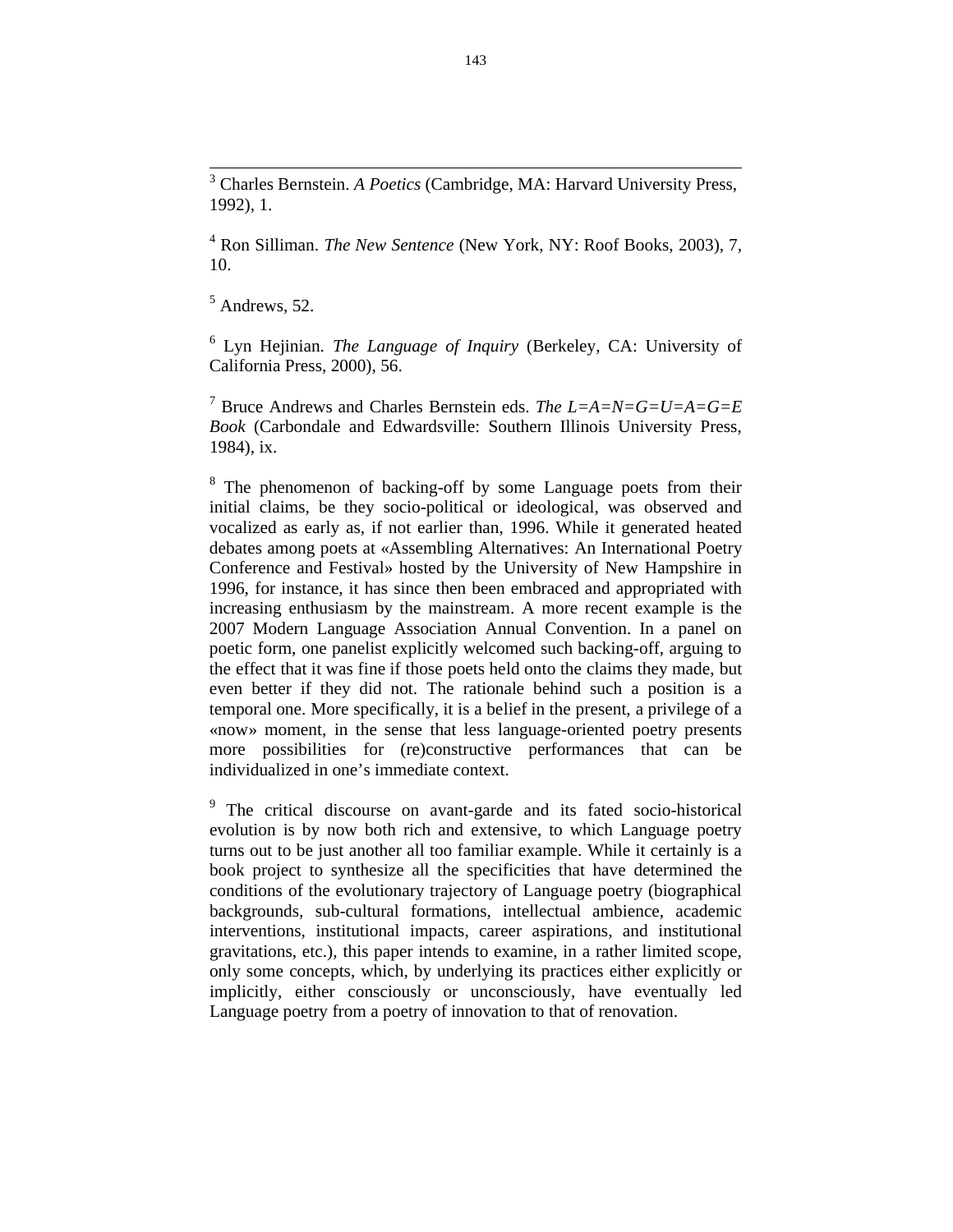<sup>11</sup> Silliman, 17. Original emphasis. Unless otherwise noted, all forms of emphases are to the original.

 $12$  Heiinian, 47, 56.

<sup>13</sup> Charles Bernstein. *My Way: Speeches and Poems* (Chicago: The University of Chicago Press, 1999), 90. The term «frame lock» is also the title of a Bernstein's essay in which he critiques various types of institutional frame locks. For more details, see 90-99.

<sup>14</sup> The coinage of the term «tri-centric circle» is inspired by Bruce Andrews's use of the term «concentric circle» in his critique of the system of the sign in relation to social context. For more details on Andrews's use of the term, see *Paradise and Method*, especially 43-53, 260.

<sup>15</sup> Ludwig Wittgenstein. *Tractatus Logico-Philosophicus* (London: Routledge & Kegan Paul, 1961), §5.6, 56.

<sup>16</sup> Ludwig Wittgenstein. *Philosophical Investigations* (New York: Macmillan Publishing Co., INC., 1958), §7, 5e.

<sup>17</sup> George Spencer-Brown*. Laws of Form* (New York: The Julian Press, INC. Publishers, 1972), 3. Henceforth cited in the text as LF with page reference. This essay makes only limited and selective use of Spencer-Brown's theory.

<sup>18</sup> N. Katherine Hayles, «Making the Cut: The Interplay of Narrative and System, or What System Theory Can't See», in William Rasch and Cary Wolfe eds., *Observing Complexity: Systems Theory and Postmodernity* (Minneapolis and London: University of Minnesota Press, 2000), 137. Henceforth cited in the text as MC with page reference.

 $19$  Heiinian, 52.

<sup>20</sup> William Rasch, «Introduction: The Self-Positing Society», in William Rasch ed., *Theories of Distinction: Re-describing the Descriptions of Modernity* by Niklas Luhmann (Stanford, CA: Stanford University Press, 2002), 10. Henceforth cited in the text as TD with page reference.

 $10\,$ <sup>10</sup> Charles Bernstein. *Content's Dream: Essays 1975-1984* (Los Angeles, CA: Sun and Moon Press, 1986), 224. Henceforth cited in the text as CD with page reference.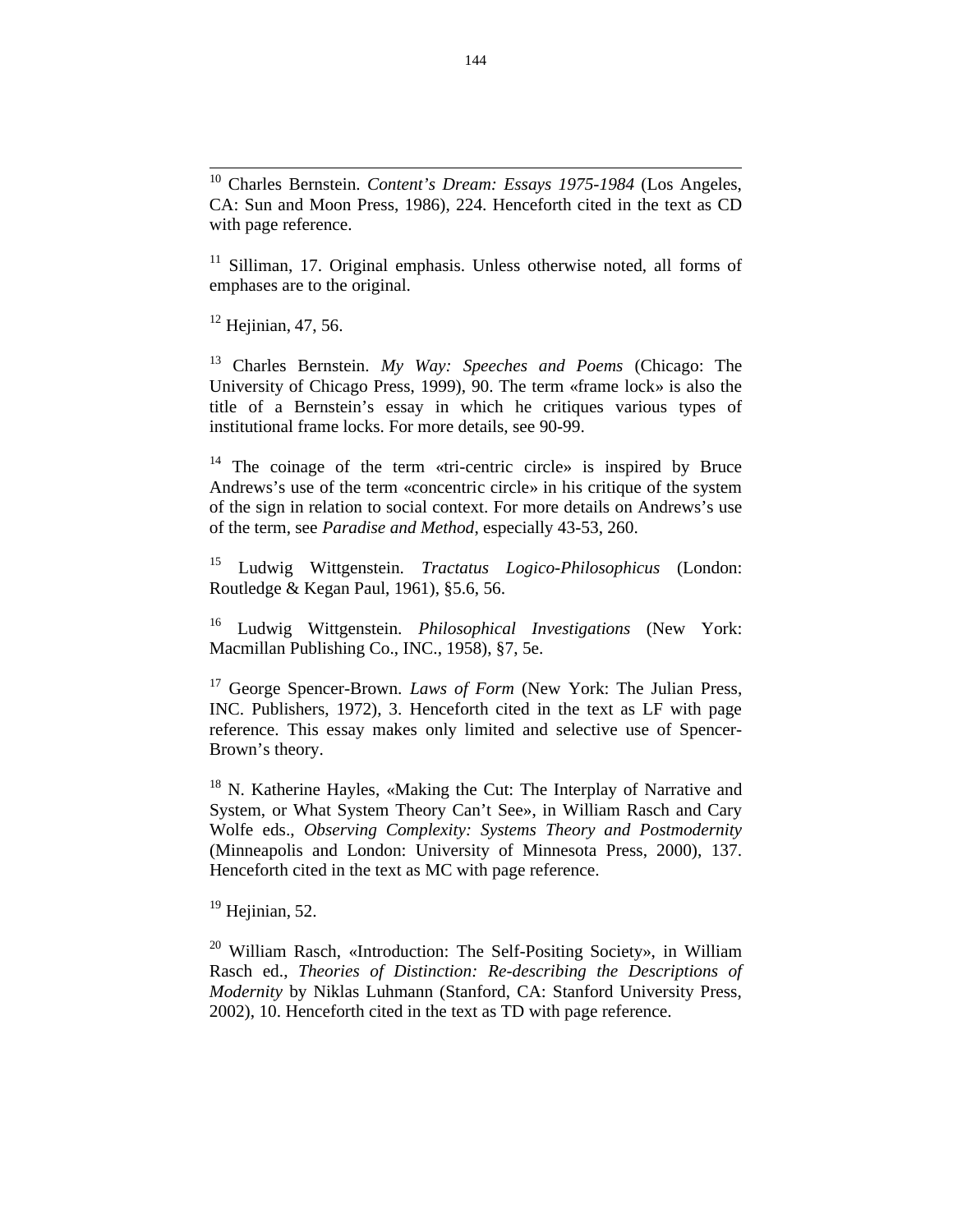$21\,$ <sup>21</sup> David Roberts, «Self-Reference in Literature», in Dirk Baecker ed., *Problems of Form* (Stanford, CA: Stanford University Press, 1999), 29. Henceforth cited in the text as SRL with page reference.

 $22$  For recent studies on this topic, see, for example, Johannes Fehr and Petr Kouba eds., *Dynamic Structure: Language as an Open System* (Prague: Litteraria Pragensia, 2007).

<sup>23</sup> Dirk Baecker, «Introduction», in Dirk Baecker ed., 3. For Luhmann's brief account of this point, see TD, 102.

<sup>24</sup> Georges Bataille, «Friendship», in *Parallax*, 7:1 (January to March, 2001), 7.

 $^{25}$  Gerald L. Bruns, «On the Conundrum of Form and Material in Adorno's Aesthetic Theory», in *The Journal of Aesthetics and Art Criticism* 66:3 (Summer 2008), 230. Henceforth cited in the text as CFMAAT with page reference. I am indebted to Gerald Bruns for calling my attention to certain passages in Adorno's work that are pertinent to my argument in this paper.

 $26$  For Bernstein early critique of the standardization of language in the expository and other types of official discourses, see CD, especially 1-39.

<sup>27</sup> Charles Bernstein, *Islets/Irritations* (New York: Roof Books, 1983), 1.

<sup>28</sup> Theodor W. Adorno. *Notes on Literature*, Vol. II (New York: Columbia University Press, 1992), 95.

<sup>29</sup> Charles Bernstein. *A Poetics* (Cambridge, MA: Harvard University Press, 1992), pp. 9-89. Henceforth cited in the text as AP with page reference.

 $30$  On this point, see Adorno, who writes, «Works are usually critical in the ear in which they appear; later they are neutralized, not least because of changed social relations. Neutralization is is the social price of aesthetic autonomy», *Aesthetic Theory* (Minneapolis and London: University of Minnesota Press, 1997), 228.

<sup>31</sup> Charles Bernstein, *Dark City* (Los Angeles, CA: Sun and Moon Press, 1994), 9.